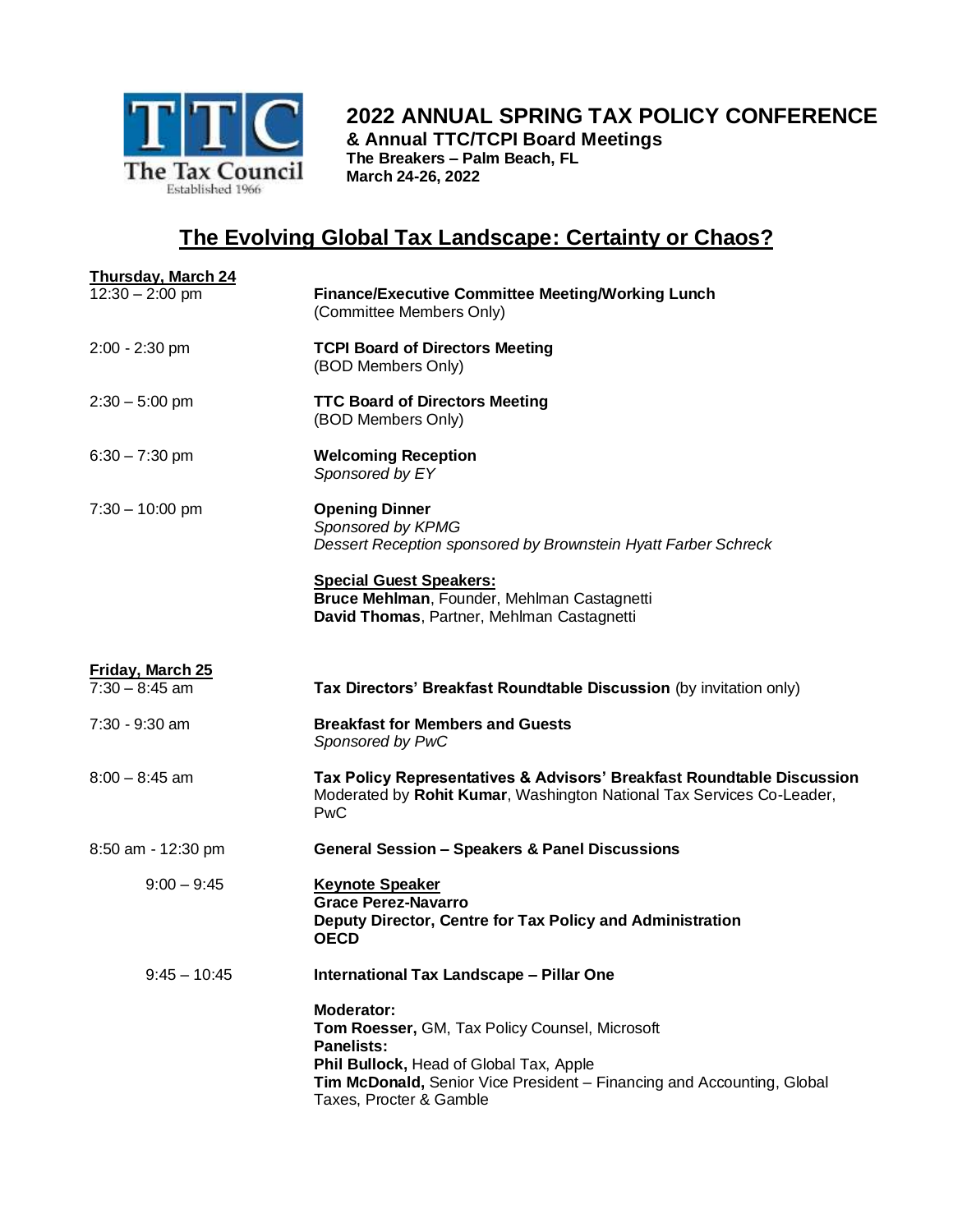|                                               | <b>Bob Stack, Managing Director, International Tax Group, Washington National</b><br>Tax, Deloitte Tax<br>Teri Wielenga, Vice President, Global Head of Tax Policy, Gilead Sciences,<br>Inc.                                           |
|-----------------------------------------------|----------------------------------------------------------------------------------------------------------------------------------------------------------------------------------------------------------------------------------------|
| $10:45 - 11:00$                               | <b>Break</b><br>Sponsored by PwC                                                                                                                                                                                                       |
| 11:00 am $-$ 12:00 pm                         | International Tax Landscape - Pillar Two                                                                                                                                                                                               |
|                                               | <b>Moderator:</b><br>Chad Withers, Chief Tax Officer, Caterpillar<br><b>Panelists:</b><br>Barbara Angus, Global Tax Policy Leader, EY<br>Kanthi Morrissey, Vice President, Tax, IBM<br>Jackie Samuels, Vice President, Tax, Amgen Inc. |
| $1:00$ pm                                     | <b>Golf Tournament</b>                                                                                                                                                                                                                 |
| Afternoon                                     | <b>Formal and Informal Networking</b><br>Bungalows sponsored by Mehlman Castagnetti                                                                                                                                                    |
| $6:30 - 10:30$ pm                             | <b>Reception and Dinner</b><br>Reception sponsored by Morgan Lewis<br>Dinner sponsored by Deloitte Tax<br>Entertainment sponsored by Brownstein Hyatt Farber Schreck                                                                   |
| <u>Saturday, March 26</u><br>$7:30 - 9:30$ am | <b>Breakfast for Members and Guests</b><br>Sponsored by Miller & Chevalier                                                                                                                                                             |
| 9:00 am - 12:40 pm                            | <b>General Session - Speakers &amp; Panel Discussions</b>                                                                                                                                                                              |
| $9:00 - 9:30$                                 | <b>Keynote Speaker</b><br><b>Congressman Tom Rice (R-SC)</b><br>Member, House Committee on Ways and Means<br><b>Chair, Subcommittee on Oversight</b>                                                                                   |
| $9:30 - 10:30$                                | <b>Controversies (US and International)</b>                                                                                                                                                                                            |
|                                               | <b>Moderator:</b><br>James Shea, Chief Tax Officer, Prudential<br><b>Panelists:</b><br>Bart Bassett, Partner, Morgan Lewis<br>Lisandra Ortiz, Member, Miller & Chevalier                                                               |
| $10:30 - 10:40$                               | <b>Break</b><br>Sponsored by Miller & Chevalier                                                                                                                                                                                        |
| $10:40 - 11:40$                               | <b>Hot Topics</b>                                                                                                                                                                                                                      |
|                                               | <b>Moderator:</b><br>John Gimigliano, Principal-in-Charge, Federal Tax Legislative and Regulatory<br>Services, KPMG<br><b>Panelists:</b><br>Urvi Doshi Sood, Vice President of Taxes and General Tax Counsel,<br>Lockheed Martin       |